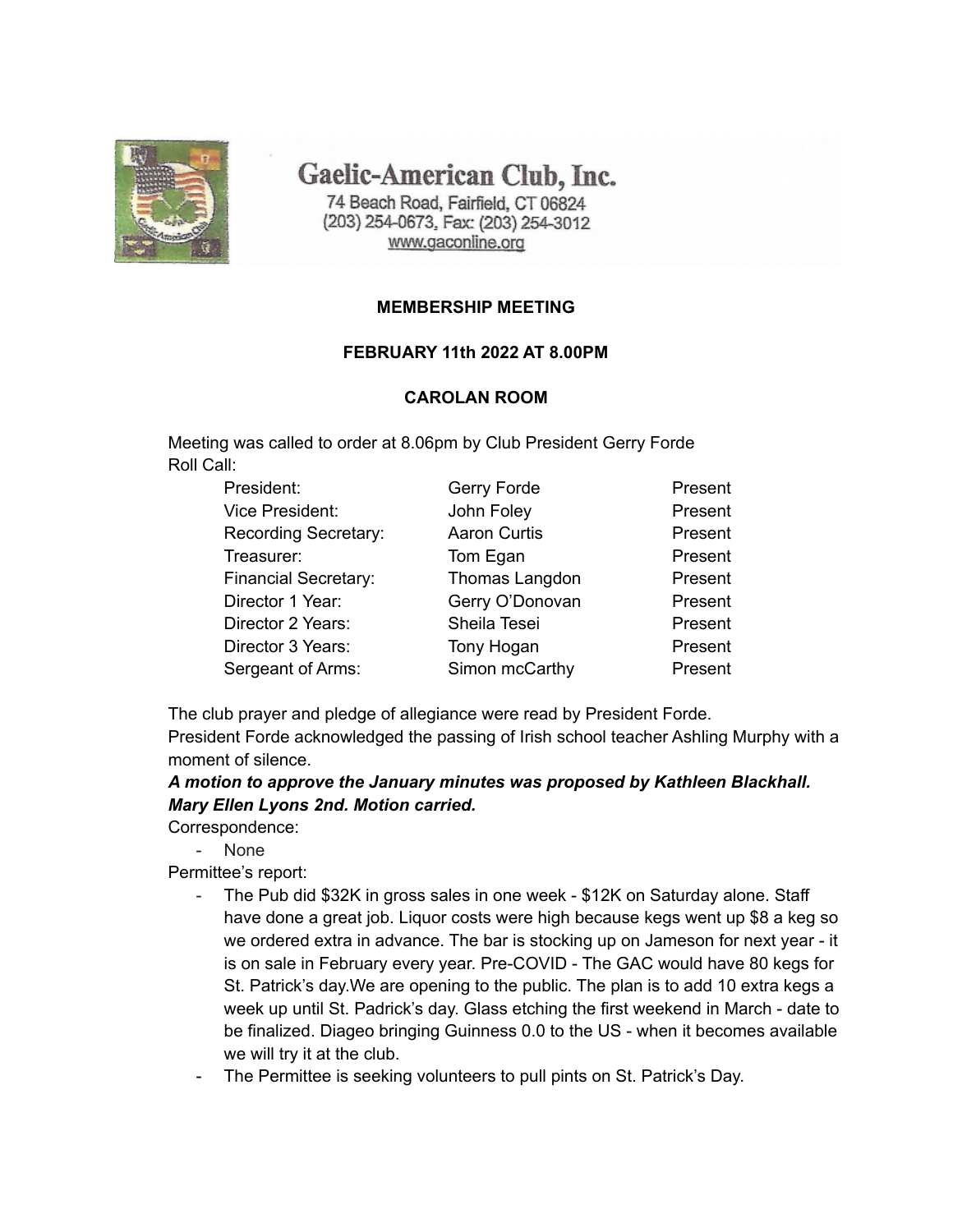- Diageo will be in the bar for Guinness glass etching in early March - date to be confirmed.

Manager's report:

The Manager hired a new chef - still with us which is great. The second person for the Fry-chef job no-showed on Sunday. We have two weeks of script to go. Snow came on Friday night and the bar was busy Friday-Sunday. Members are going to go through the script - right now there is \$234k in unspent script which is higher than normal.

For the Super Bowl - the game starts at 6.15, buffet will be at 6pm. This week has been busy, the rest of the month will be busy. We will run the cultural night on a Sunday rather than Wednesday in March.

- Chimney issue is resolved for now.

Treasurer's report:

- Bank Account Balances are:
	- Bank well \$540,897.90
	- Peoples: \$259,237.04
	- Mortgage: \$302,330.54

# *Motion to accept Treasurer's report - Kathleen Blackhall, Jimmy Feeney - 2nd. Motion carried.*

Financial Secretary Report:

- Pub revenue is \$30,918 for January 22 vs \$43,645 for December 21 a decrease of \$12,727 or 29%.
- Kitchen revenue is \$43,381 for January 22 vs \$39,910 for December 21 an increase of \$3,471 or 9%.
- Pub cost of sales is 45% of revenue a little high
- Kitchen cost of sales is 46% of revenue slightly low
- We received a check from the US Treasury for \$20,000 for third quarter 2020 payroll tax reimbursement. Jeff reduced compensation payroll taxes by that amount for the kitchen and Pub in January which resulted in a credit in those accounts for the month.
- All other expenses were in line.
- Cash at month end is \$814,000 vs. \$541,000 January 2021 for a positive variance of \$272,000. Membership fees received in January are \$486,000 an increase of \$178,000 over January 2021.
- (We have a \$150,000 government loan that was acquired in FY 2020 and is now in both month end cash balances)
- Our SBA loan payment started in September 2021 for \$621.00 per month.
- FY 2021 outstanding scip at the end of January is \$234,000
- Jeff Devaney advised that the club is ahead on membership collections. More than 50% renewal already

# *Motion to accept Financial Secretary Report - Kathleen Blackhall. Mary Alverez - 2nd. Motion carried.*